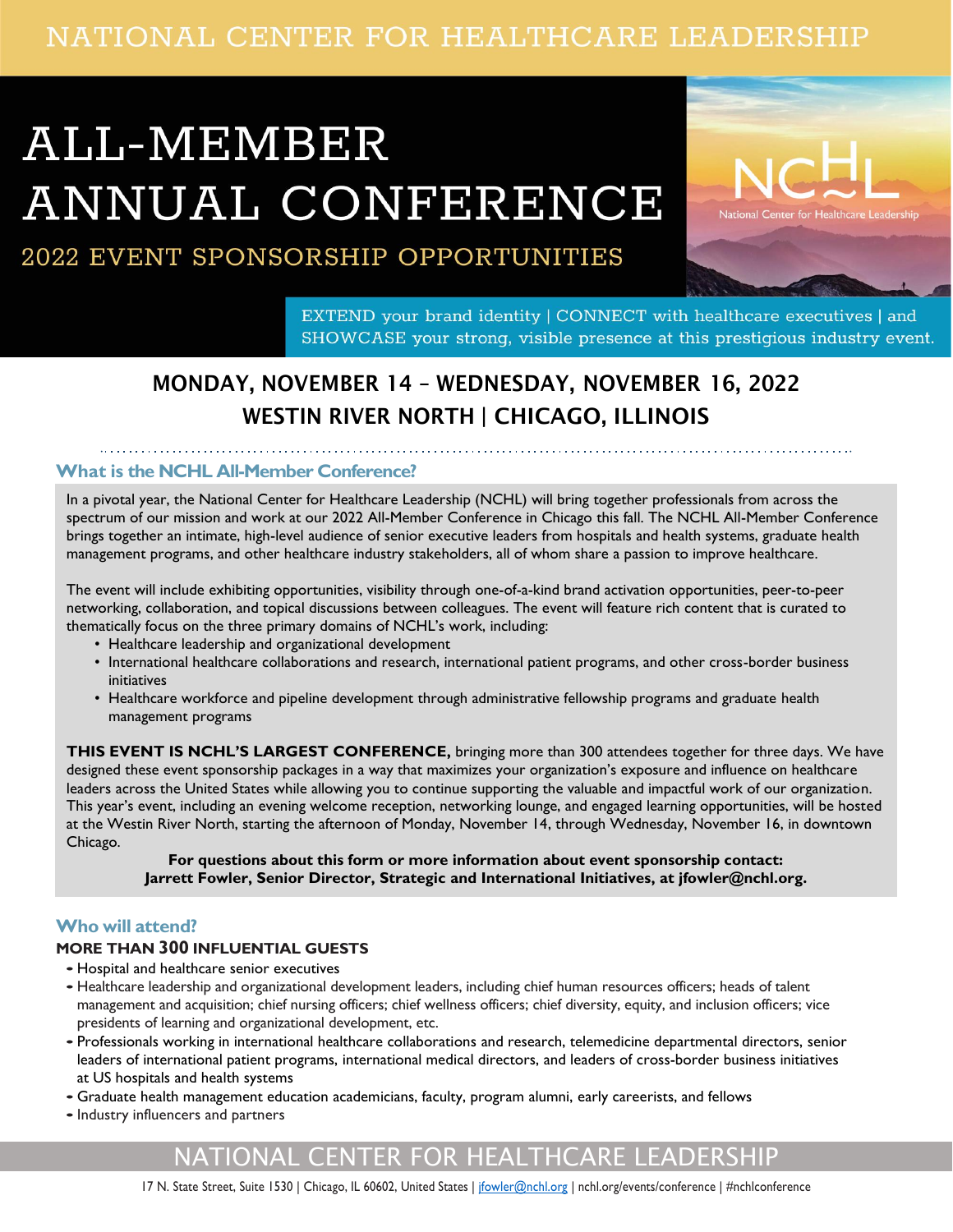# NATIONAL CENTER FOR HEALTHCARE LEADERSHIP

# ALL-MEMBER ANNUAL CONFERENCE

2022 EVENT SPONSORSHIP OPPORTUNITIES



EXTEND your brand identity | CONNECT with healthcare executives | and SHOWCASE your strong, visible presence at this prestigious industry event.

# **PRESENTING | \$20,000**

#### *Exclusive Opportunity*

As the Presenting Sponsor, your organization will be the premier sponsor of NCHL's All-Member Conference, with exclusive benefits that establish your presence as a company the supports a mission committed to leadership development and organizational excellence in the

*Continued Sponsorship Opportunities Page 2.*

- Benefits from the stage at the  $\delta$  of the
- conference registrations
- **Ecement and complimentary exhibit table**
- Premier logo placement on event marketing materials and website
- Branded recognition at the Welcome Reception
- Social media mentions
- Conference attendee list

# **KEYNOTE SPEAKER | \$15,000**

#### *Up to Two Opportunities*

As the Keynote Speaker Sponsor, your organization will sponsor one of the keynote speakers for the NCHL All-Member Conference.

#### **Benefits**

- Opportunity to introduce the keynote speaker
- Five (5) reserved conference registrations
- Premier placement and complimentary exhibit table
- Premier logo placement on event marketing materials and website
- Social media mentions
- Conference attendee list

### **NETWORKING LOUNGE | \$12,000** *Exclusive Opportunity*

As the Networking Lounge Sponsor your organization will sponsor a curated space specifically designated for networking and connection on Tuesday afternoon. This sponsor will work with NCHL

#### **Benefits**

- Opportunity to co-create a branded networking lounge space in partnership with NCHL
- Four (4) reserved conference registrations
- Premier placement and complimentary exhibit table
- Logo placement on event marketing materials and website
- Social media mentions Conference attendee list

*\*Additional costs may be incurred if there are specific elements the sponsor wishes to incorporate into the space*

# **BREAKFAST | \$10,000**

#### *Up to Two Opportunities*

As the Breakfast Sponsor, your organization will sponsor one of the breakfasts that are provided to attendees on Tuesday or Wednesday morning.

#### **Benefits**

- Recognition of sponsorship on all breakfast tables
- Opportunity to greet guests near the breakfast area during the designated time
- Four(4) reserved conference registrations
- Complimentary exhibit table at the event
- Company logo placement on event marketing materials and website
- Social media mentions
- Conference attendee list